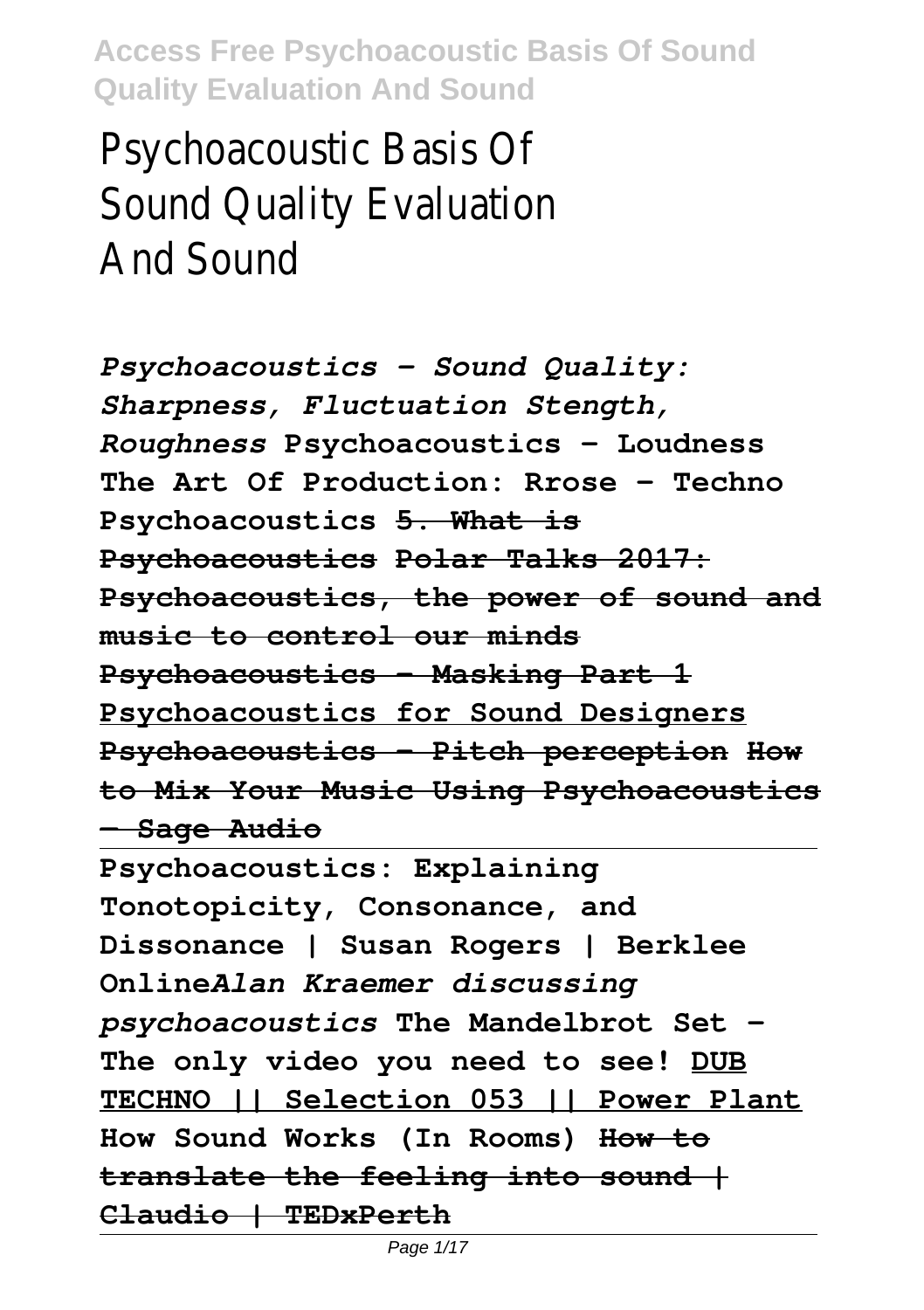**Do's And Don'ts Of Room Setup For Audiophiles - www.AcousticFields.com DUB TECHNO || Selection 056 || Suburban VibesDeepChord pt. 2: Field Recordings, Echospace, \u0026 Vocals Sound Design Theory: 8 Types of Audio Synthesis 3 Sound Terms Everyone Should Know Techno City: What is Detroit Techno?** *Floyd Toole - Sound reproduction – art and science/opinions and facts Inroduction to Psychoacoustics pt1* **Psychoacoustics - Masking Part 2** *42 Audio Illusions \u0026 Phenomena! - Part 1/5 of Psychoacoustics* **Loudspeaker placement short Hyunkook Lee: Psychoacoustics of 3D sound recording techniques: Research and Practice Expert Audio Series - Speaker and Room Layouts Part 1**

**Live Sound 101: Introduction Psychoacoustic Basis Of Sound Quality The psychoacoustic model provides for high quality lossy signal compression by describing which parts of a given digital audio signal can be removed (or aggressively compressed) safely—that is, without significant losses in the (consciously) perceived quality of the sound.**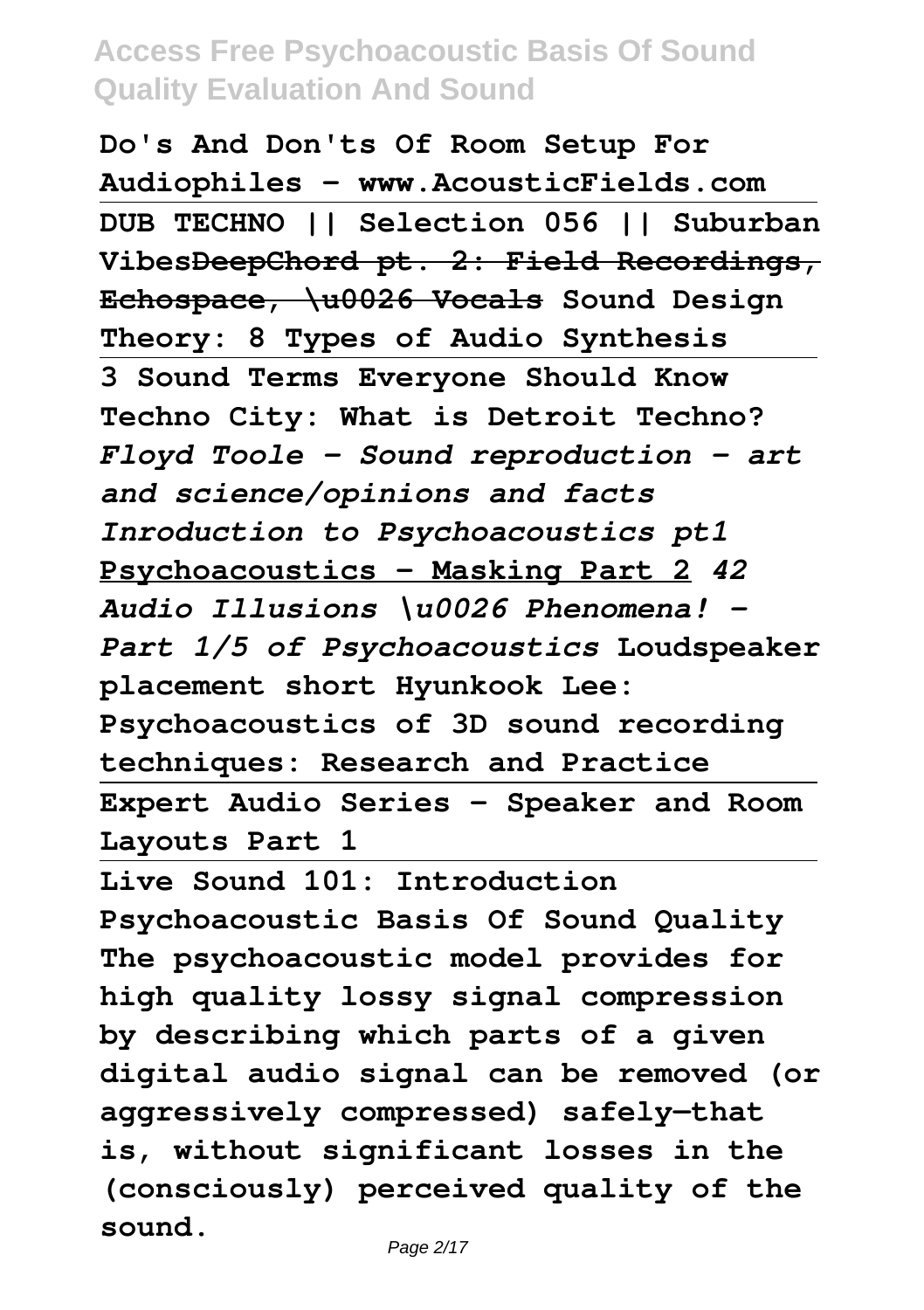**Psychoacoustics - Wikipedia Width is the stereo field from left to right. A key psychoacoustic principle used to achieve the illusion of width is the Haas effect, which explains that when two identical sounds occur within 30 milliseconds of one another, we perceive them as a single event. Depending on the source material, the delay time can reach 40 ms.**

**Psychoacoustics: How Perception Influences Music Production For the evaluation of sounds, basic psychoacoustic magnitudes like loudness and sharpness have proven successful, which assess volume or power and tone color of sounds, respectively. Using these descriptors, extremely different questions like the quality of piano sounds or the annoyance of snoring sounds can be assessed.**

**CiteSeerX — Psychoacoustic basis of sound quality ... Download Ebook Psychoacoustic Basis Of Sound Quality Evaluation And Sound sound (including noise, speech, and** Page 3/17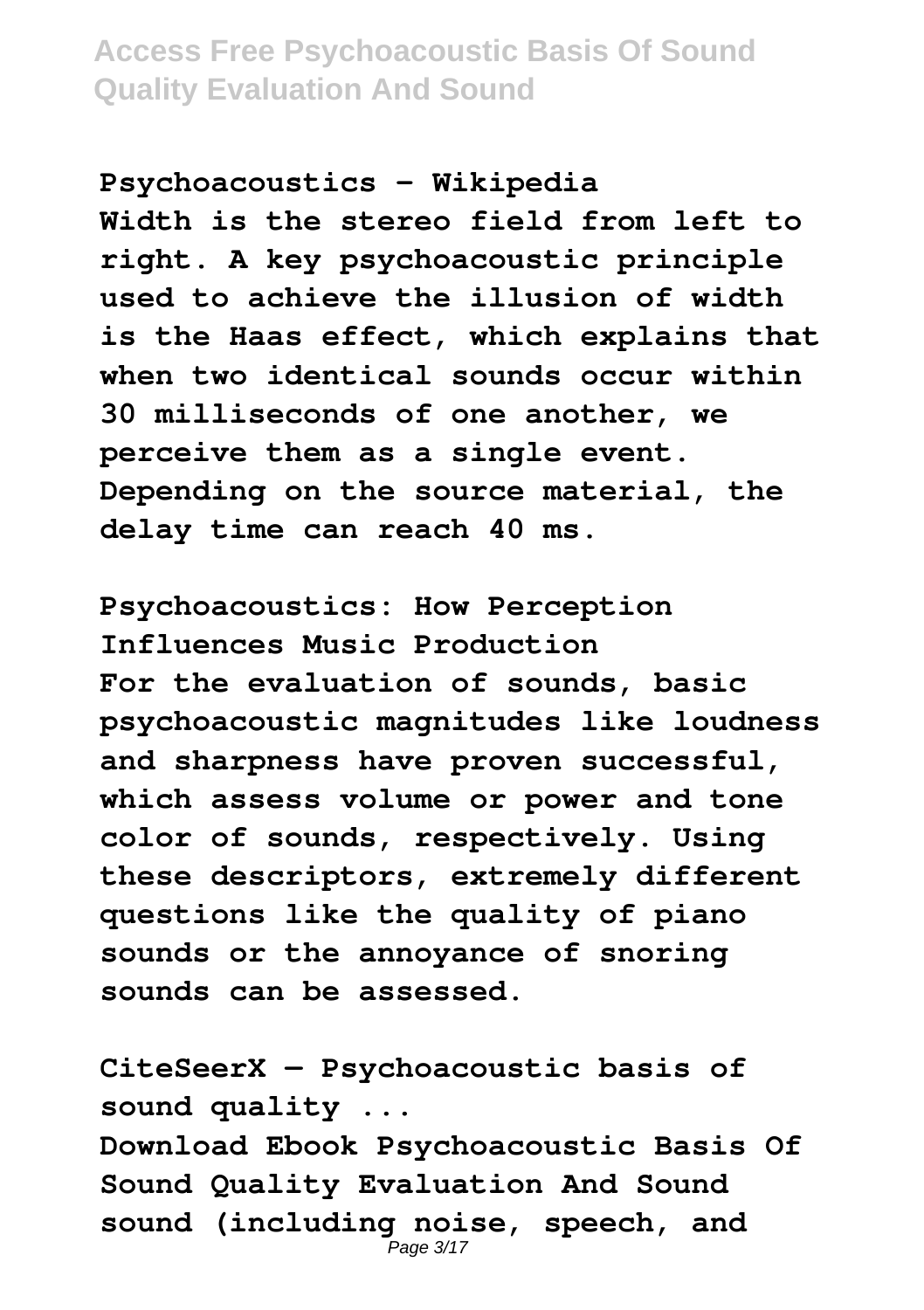**music). Psychoacoustics is an interdisciplinary field of many areas,**

**Psychoacoustic Basis Of Sound Quality Evaluation And Sound Psychoacoustic Basis Of Sound Quality The psychoacoustic magnitude sharpness plays an important part in sound quality engineering since it can be regarded as measure of tone colour (cf. von Bismarck 1974). The Psychoacoustics of Sound-Quality Evaluation: Ingenta ...**

**Psychoacoustic Basis Of Sound Quality Evaluation And Sound Psychoacoustic parameters like loudness, sharpness, tonality or roughness have to be taken into account to achieve a complete rating of sound quality. The implemented algorithms calculate the most important psychoacoustic parameters which are then integrated into the acoustic mapping. The values are represented by a color scale and superposed to the optical image of the investigated object.**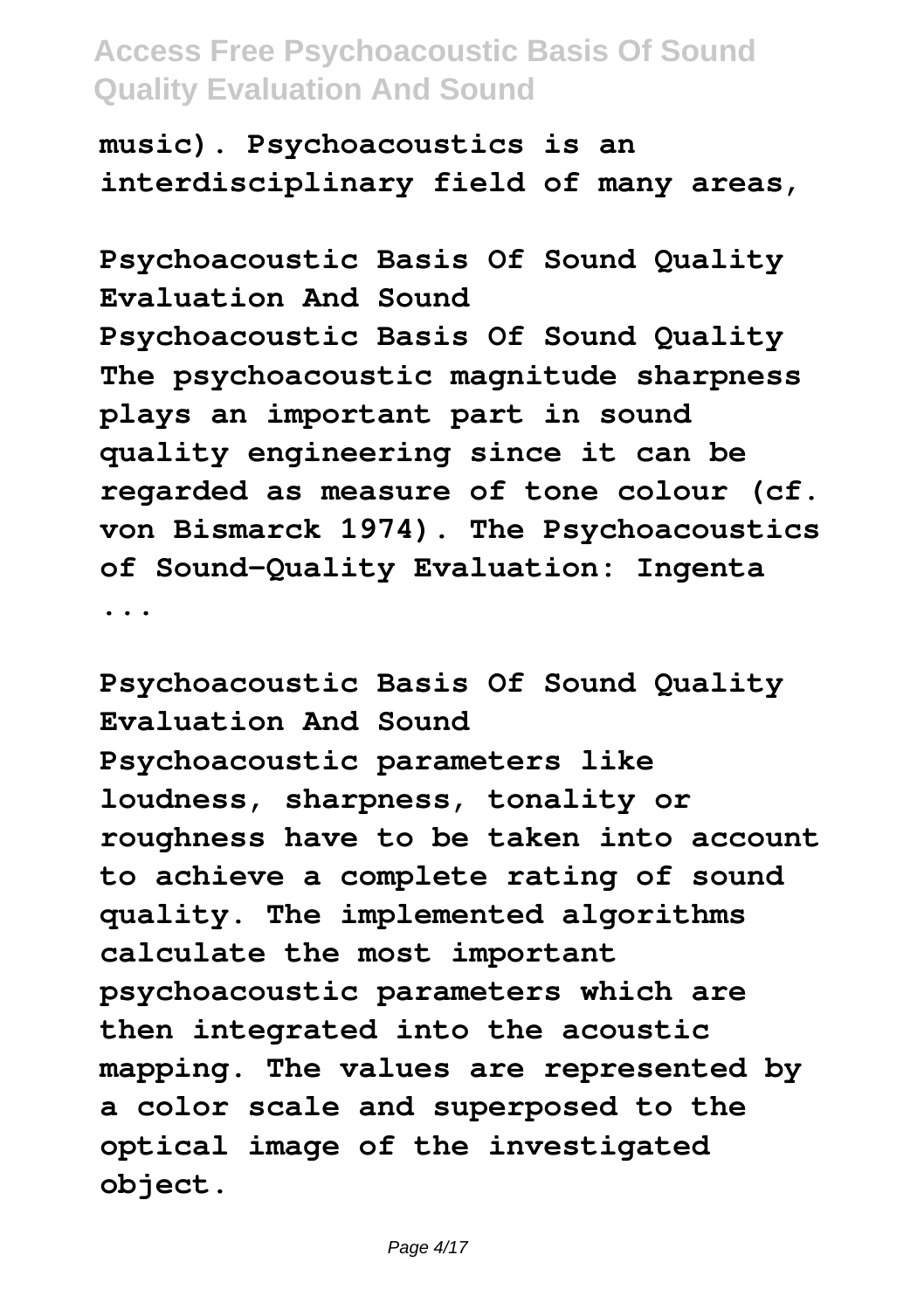**Psychoacoustics / Sound Quality acoustic-camera.com**

**Psychoacoustic Basis Of Sound Quality Evaluation And Sound gathers all the free Kindle books from Amazon and gives you some excellent search features so you can easily find your next great read. test bank for managerial economics and strategy 2nd, the prophetic and healing power of your words creating an atmosphere for the miraculous, titmus Page 4/10**

**Psychoacoustic Basis Of Sound Quality Evaluation And Sound Right here, we have countless book psychoacoustic basis of sound quality evaluation and sound and collections to check out. We additionally have the funds for variant types and as well as type of the books to browse. The tolerable book, fiction, history, novel, scientific research, as capably as various further sorts of books are readily easy to get to here. As this psychoacoustic basis of sound quality evaluation and sound, it ends up creature one of the**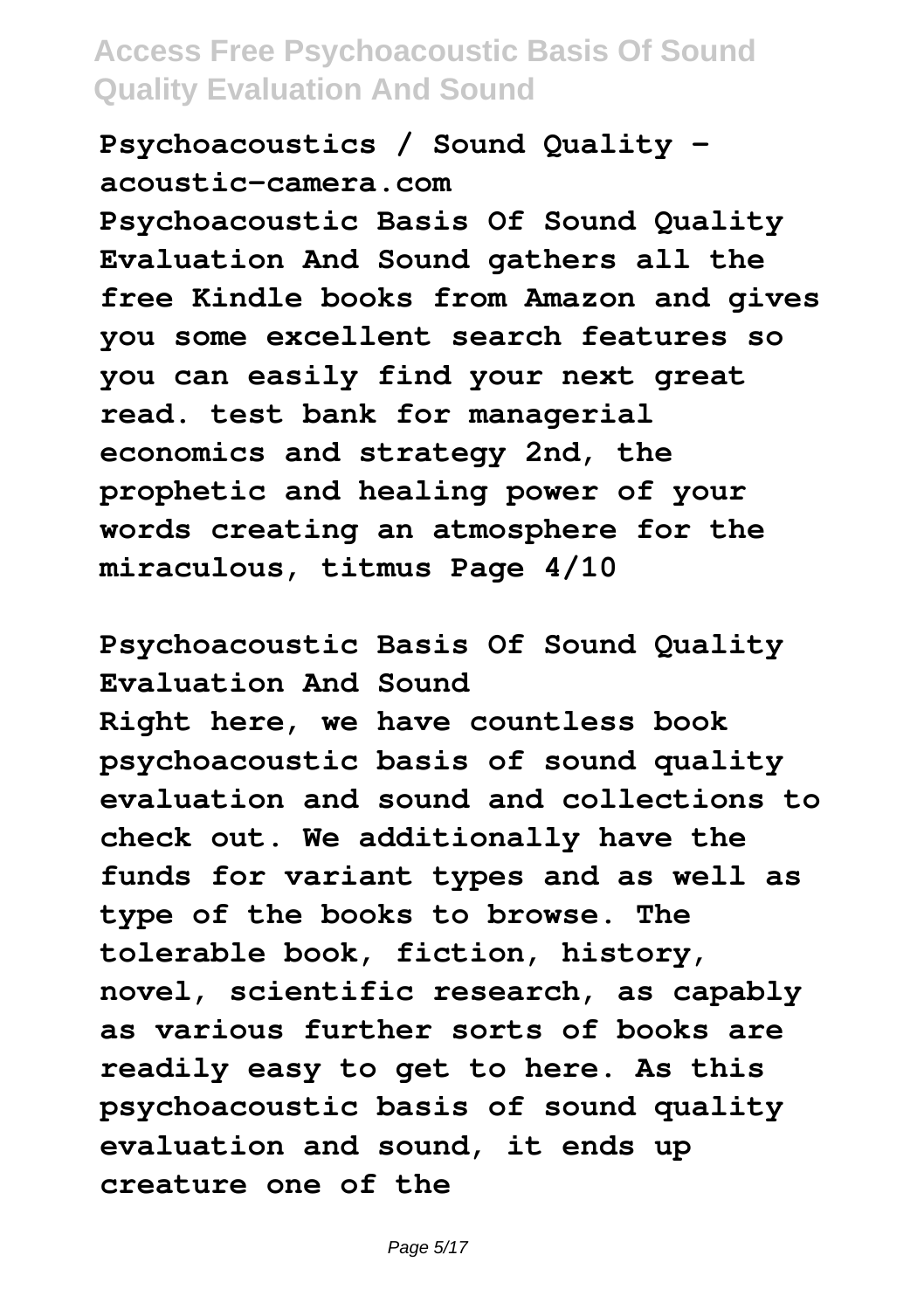**Psychoacoustic Basis Of Sound Quality Evaluation And Sound**

**Psychoacoustics and Sound Quality - TUM Psychoacoustic-Basis-Of-Sound-Quality-Evaluation-And-Sound 2/3 PDF Drive - Search and download PDF files for free. psychoacoustic features the rating of original and processed sound differ considerably, this can be an indication that the information about the sound source, ie a cognitive effect, may**

**Psychoacoustic Basis Of Sound Quality Evaluation And Sound roughness can play an important part. In sound quality ... Psychoacoustic basis of sound quality evaluation and sound ... For the evaluation of sounds, basic psychoacoustic magnitudes like loudness and sharpness have proven successful, which assess volume or power and tone color of sounds, respectively.**

**Psychoacoustic Basis Of Sound Quality Evaluation And Sound The development of the equation for sound quality based on subjective psychoacoustic metrics suggests that** Page 6/17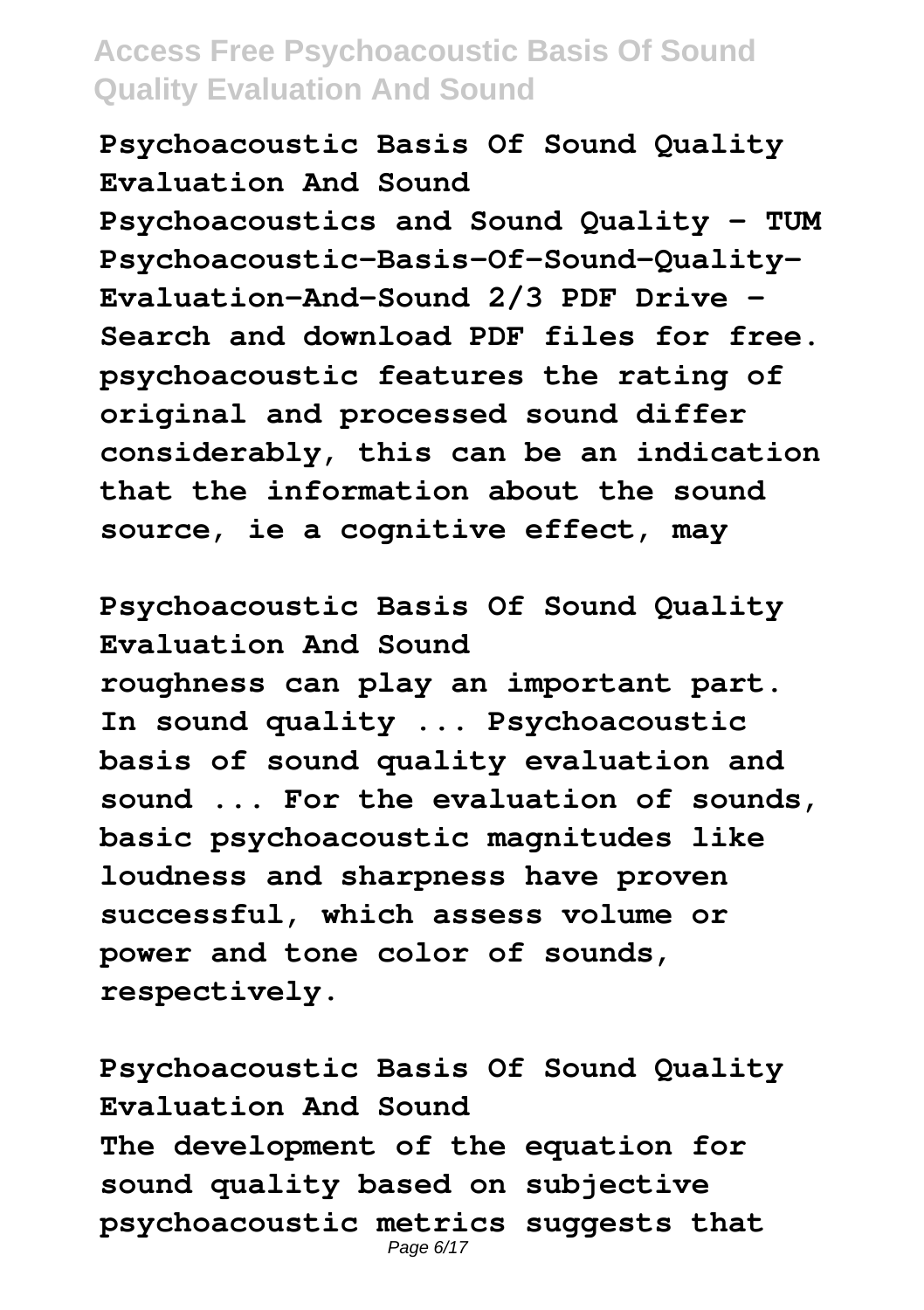**fluctuation strength and tonality are important features for evaluating sound quality. Fluctuation strength indicates the unstable operation of suction units, and tonality is a well-known cause of noise annoyance.**

**Validating impeller geometry optimization for sound ... Psychoacousticmetricsdetermination. Based on OROS instruments recorded time signals, the main psychoacoustic metrics can be determined are: Loudness: DIN 45631/A1, ISO 532B, ISO 532-1, ISO 532-2. Sharpness. Fluctuation strength. Roughness.**

**Sound Quality software modules, psychoacoustics & sound ... According to Zwicker and Fastl, the most used psychoacoustic parameters for the sound quality assessment include loudness, sharpness, roughness and fluctuation strength. The combination of these fundamental psychoacoustical quantities may, in many experiments, predict the sound quality assessment by the subjects.**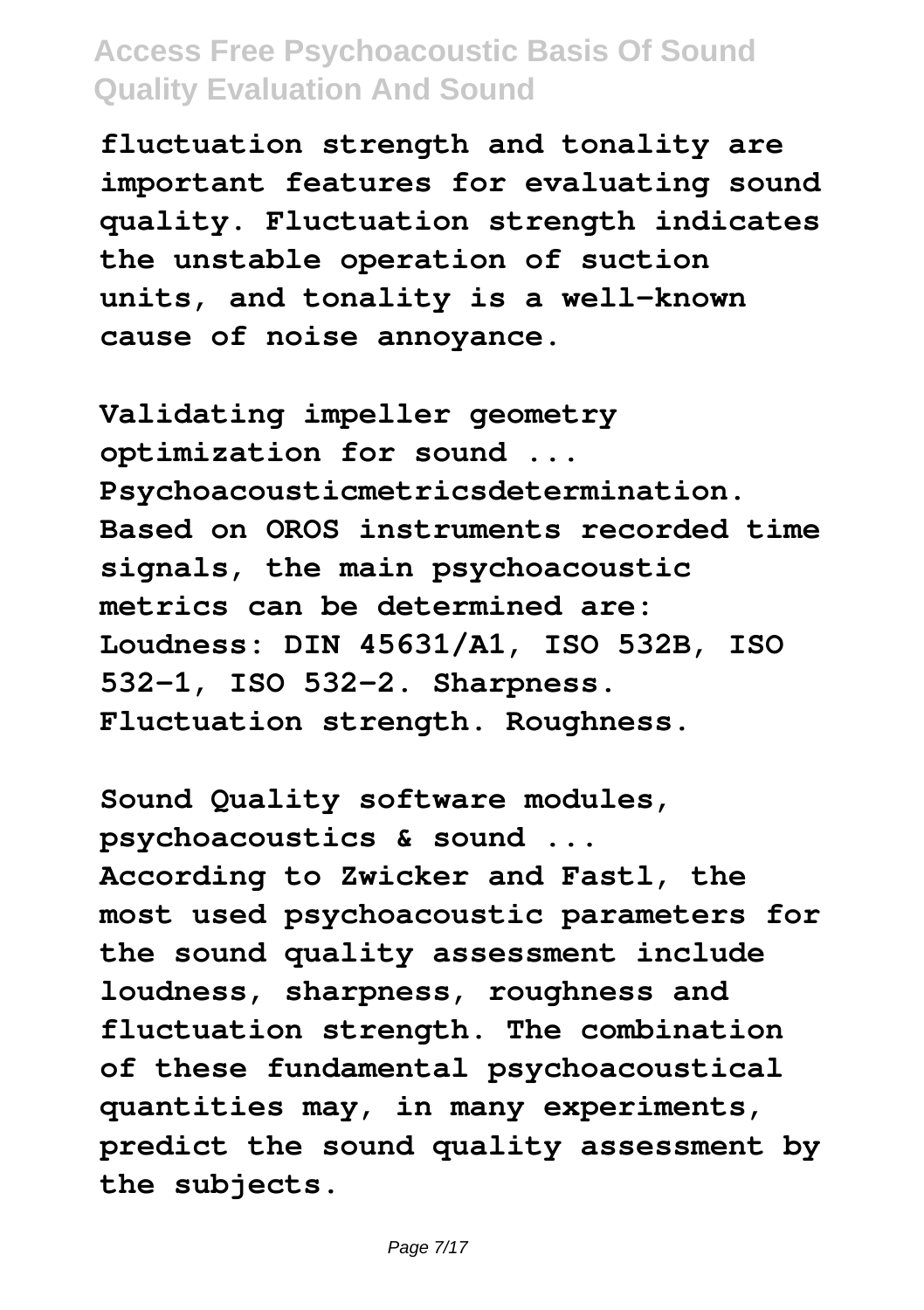**Development of psychoacoustic model based on the ...**

**Psychoacoustics combines the study of acoustics and auditory physiology to determine the relationship between a sound's characteristics and the auditory sensation that it provokes. Loudness is the subjective measure of perceived sound intensity.**

**Psychoacoustics | Cochlea A Perceptual Speech-Quality Measure Based on a Psychoacoustic Sound Representation A general method for predicting the subjective quality of speech codecs has been developed. This method uses the concept of an internal sound representation.**

**AES E-Library » A Perceptual Speech-Quality Measure Based ... Acoustic quality is defined as the degree to which the totality of the individual requirements made on an auditory event are met. Acoustic quality comprises three different kinds of influencing variables: physical (sound field), psychoacoustic (auditory perception), and psychological** Page 8/17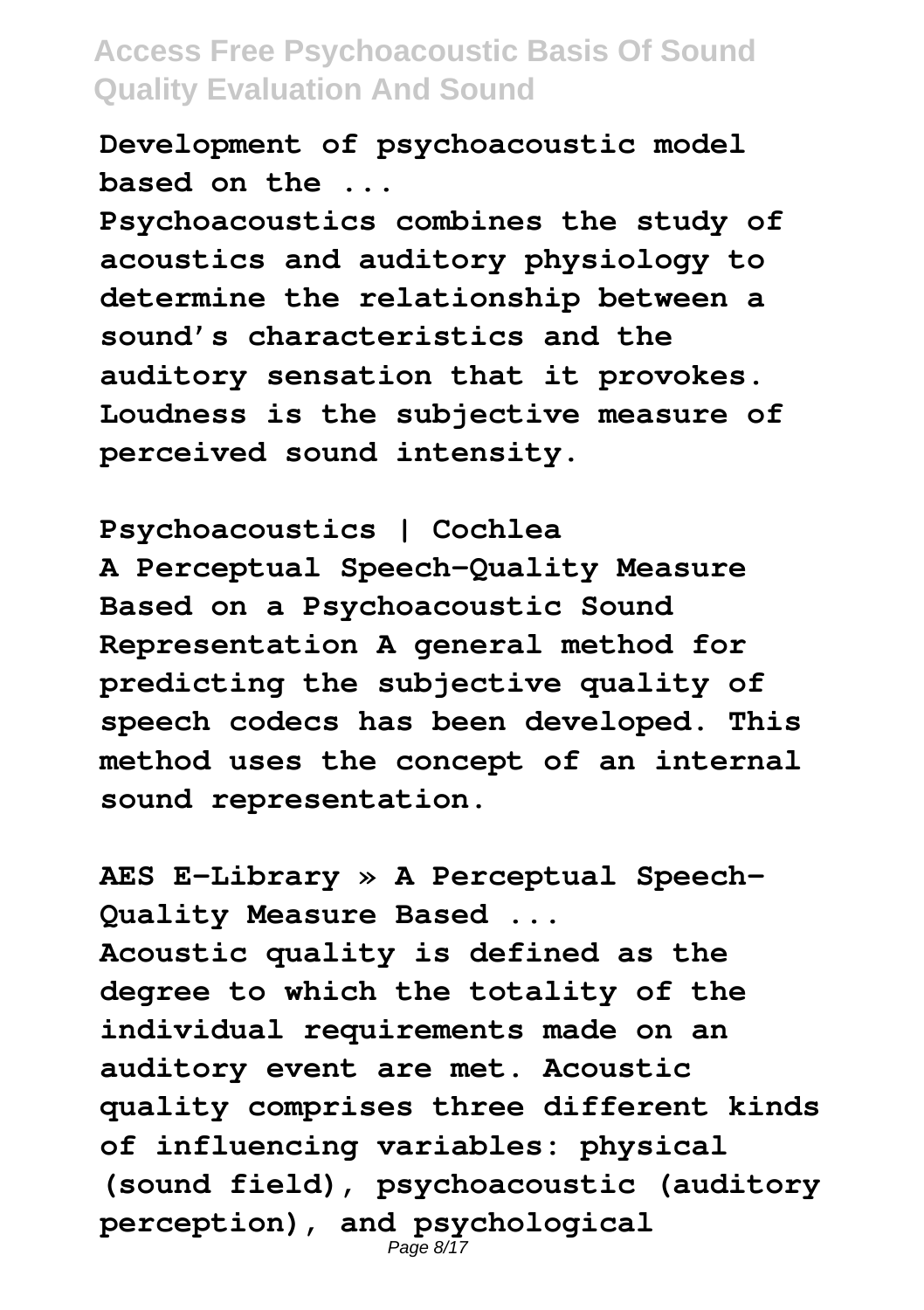**(auditory evaluation).**

**OBJECTIVE EVALUATION OF ACOUSTIC QUALITY BASED ON A ... Psychoacoustic Test Bench is an advanced option which can be run as an addition to Sound Quality. It controls the specific objective tests (metrics) carried out by Sound Quality and also implements the two subjective test methods – Paired Comparison and Semantic Differential.**

*Psychoacoustics - Sound Quality: Sharpness, Fluctuation Stength, Roughness* **Psychoacoustics - Loudness The Art Of Production: Rrose - Techno Psychoacoustics 5. What is Psychoacoustics Polar Talks 2017: Psychoacoustics, the power of sound and music to control our minds Psychoacoustics - Masking Part 1 Psychoacoustics for Sound Designers Psychoacoustics - Pitch perception How to Mix Your Music Using Psychoacoustics — Sage Audio Psychoacoustics: Explaining**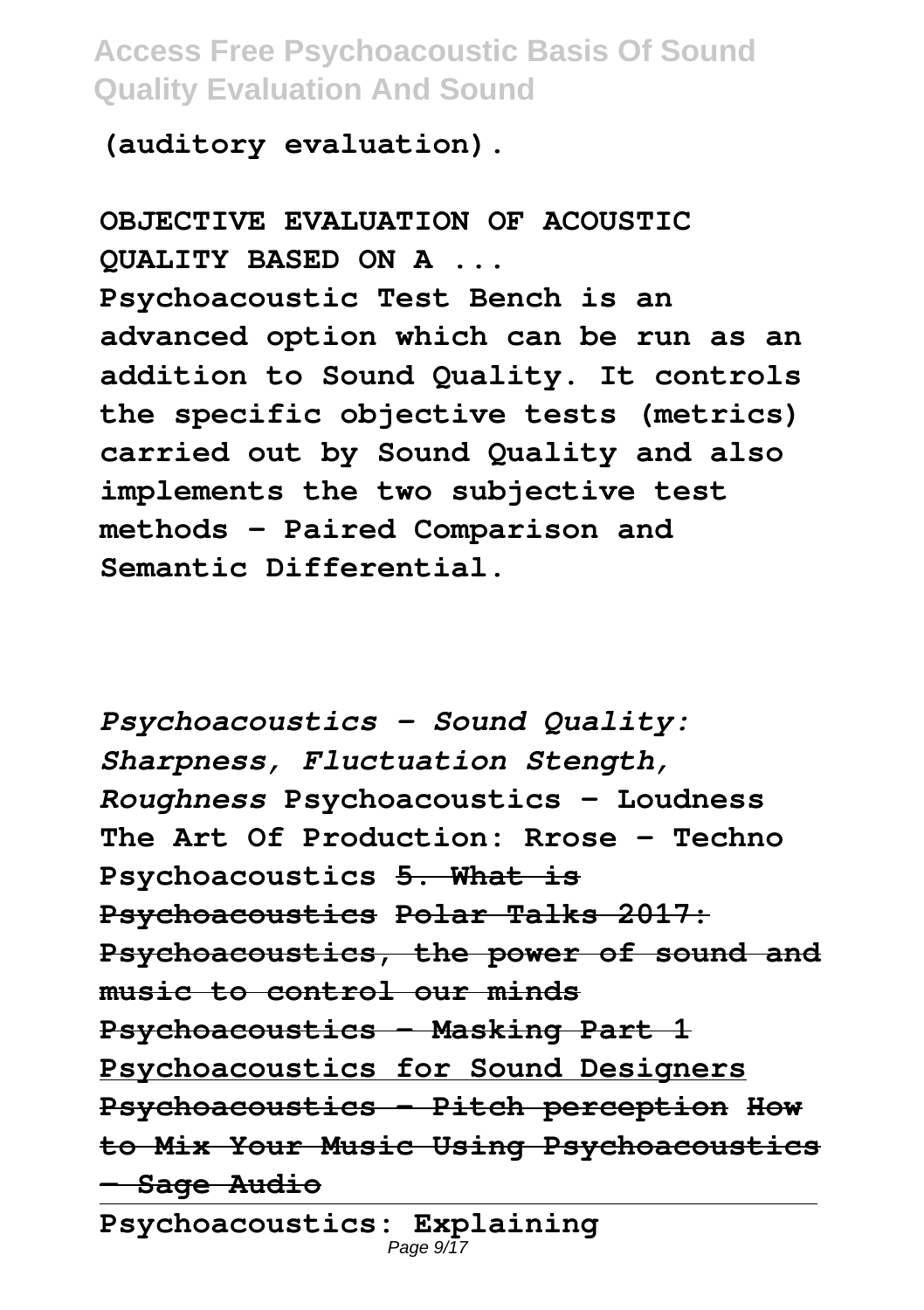**Tonotopicity, Consonance, and Dissonance | Susan Rogers | Berklee Online***Alan Kraemer discussing psychoacoustics* **The Mandelbrot Set - The only video you need to see! DUB TECHNO || Selection 053 || Power Plant How Sound Works (In Rooms) How to translate the feeling into sound | Claudio | TEDxPerth**

**Do's And Don'ts Of Room Setup For Audiophiles - www.AcousticFields.com DUB TECHNO || Selection 056 || Suburban VibesDeepChord pt. 2: Field Recordings, Echospace, \u0026 Vocals Sound Design Theory: 8 Types of Audio Synthesis 3 Sound Terms Everyone Should Know Techno City: What is Detroit Techno?** *Floyd Toole - Sound reproduction – art and science/opinions and facts Inroduction to Psychoacoustics pt1* **Psychoacoustics - Masking Part 2** *42 Audio Illusions \u0026 Phenomena! - Part 1/5 of Psychoacoustics* **Loudspeaker placement short Hyunkook Lee: Psychoacoustics of 3D sound recording techniques: Research and Practice Expert Audio Series - Speaker and Room Layouts Part 1**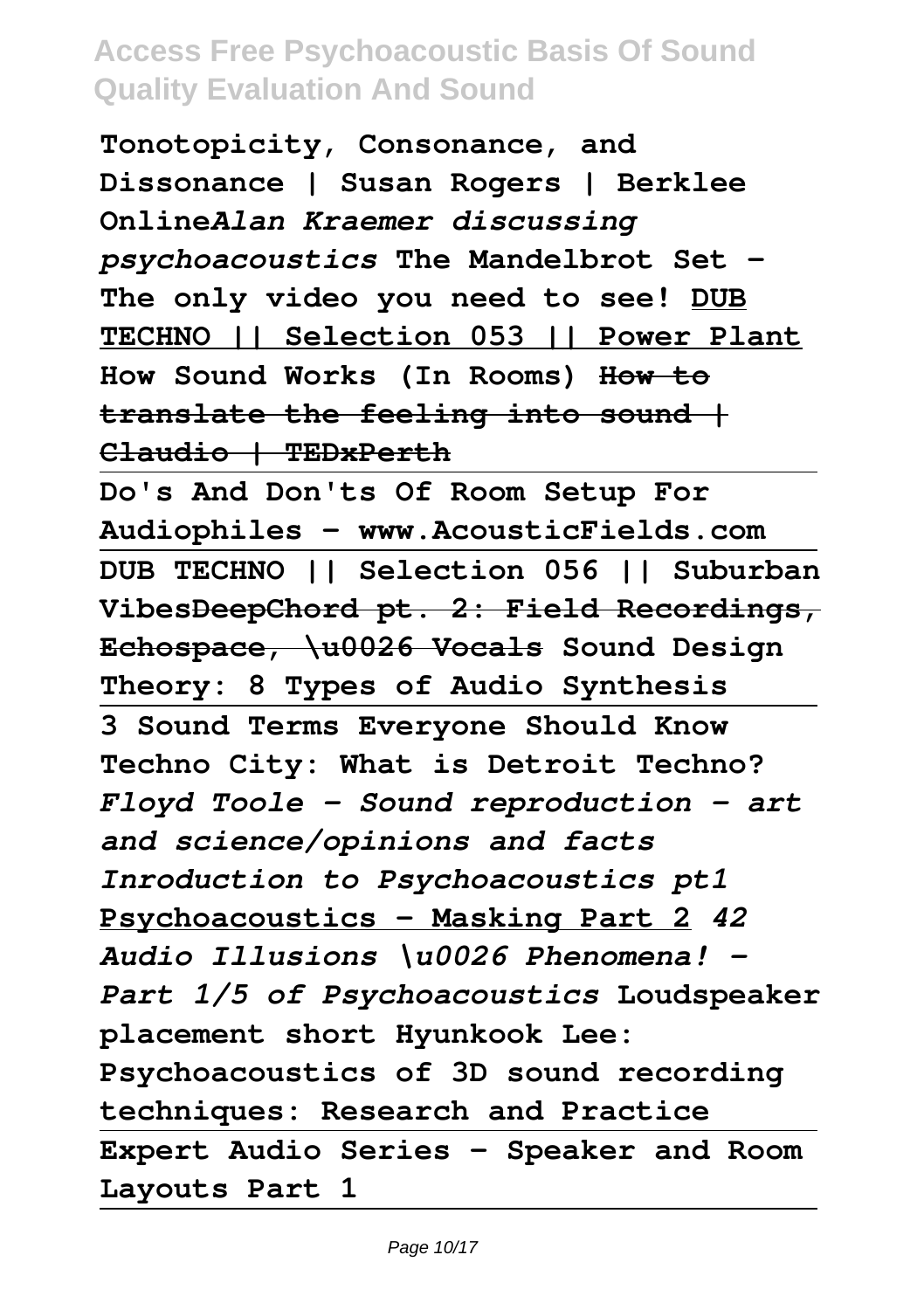**Live Sound 101: Introduction Psychoacoustic Basis Of Sound Quality The psychoacoustic model provides for high quality lossy signal compression by describing which parts of a given digital audio signal can be removed (or aggressively compressed) safely—that is, without significant losses in the (consciously) perceived quality of the sound.**

**Psychoacoustics - Wikipedia Width is the stereo field from left to right. A key psychoacoustic principle used to achieve the illusion of width is the Haas effect, which explains that when two identical sounds occur within 30 milliseconds of one another, we perceive them as a single event. Depending on the source material, the delay time can reach 40 ms.**

**Psychoacoustics: How Perception Influences Music Production For the evaluation of sounds, basic psychoacoustic magnitudes like loudness and sharpness have proven successful, which assess volume or power and tone color of sounds, respectively. Using** Page 11/17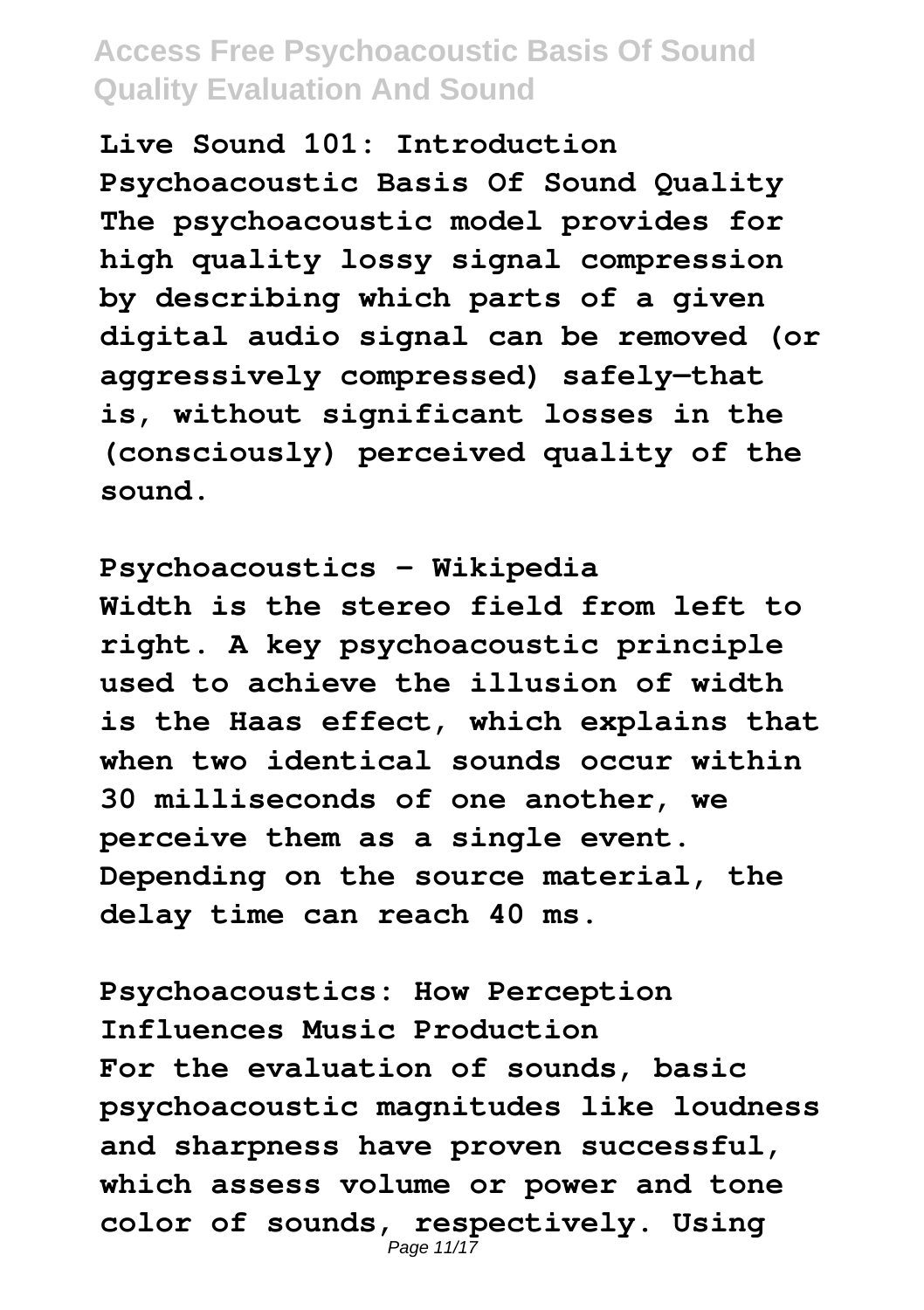**these descriptors, extremely different questions like the quality of piano sounds or the annoyance of snoring sounds can be assessed.**

**CiteSeerX — Psychoacoustic basis of sound quality ... Download Ebook Psychoacoustic Basis Of Sound Quality Evaluation And Sound sound (including noise, speech, and music). Psychoacoustics is an interdisciplinary field of many areas,**

**Psychoacoustic Basis Of Sound Quality Evaluation And Sound Psychoacoustic Basis Of Sound Quality The psychoacoustic magnitude sharpness plays an important part in sound quality engineering since it can be regarded as measure of tone colour (cf. von Bismarck 1974). The Psychoacoustics of Sound-Quality Evaluation: Ingenta ...**

**Psychoacoustic Basis Of Sound Quality Evaluation And Sound Psychoacoustic parameters like loudness, sharpness, tonality or roughness have to be taken into account** Page 12/17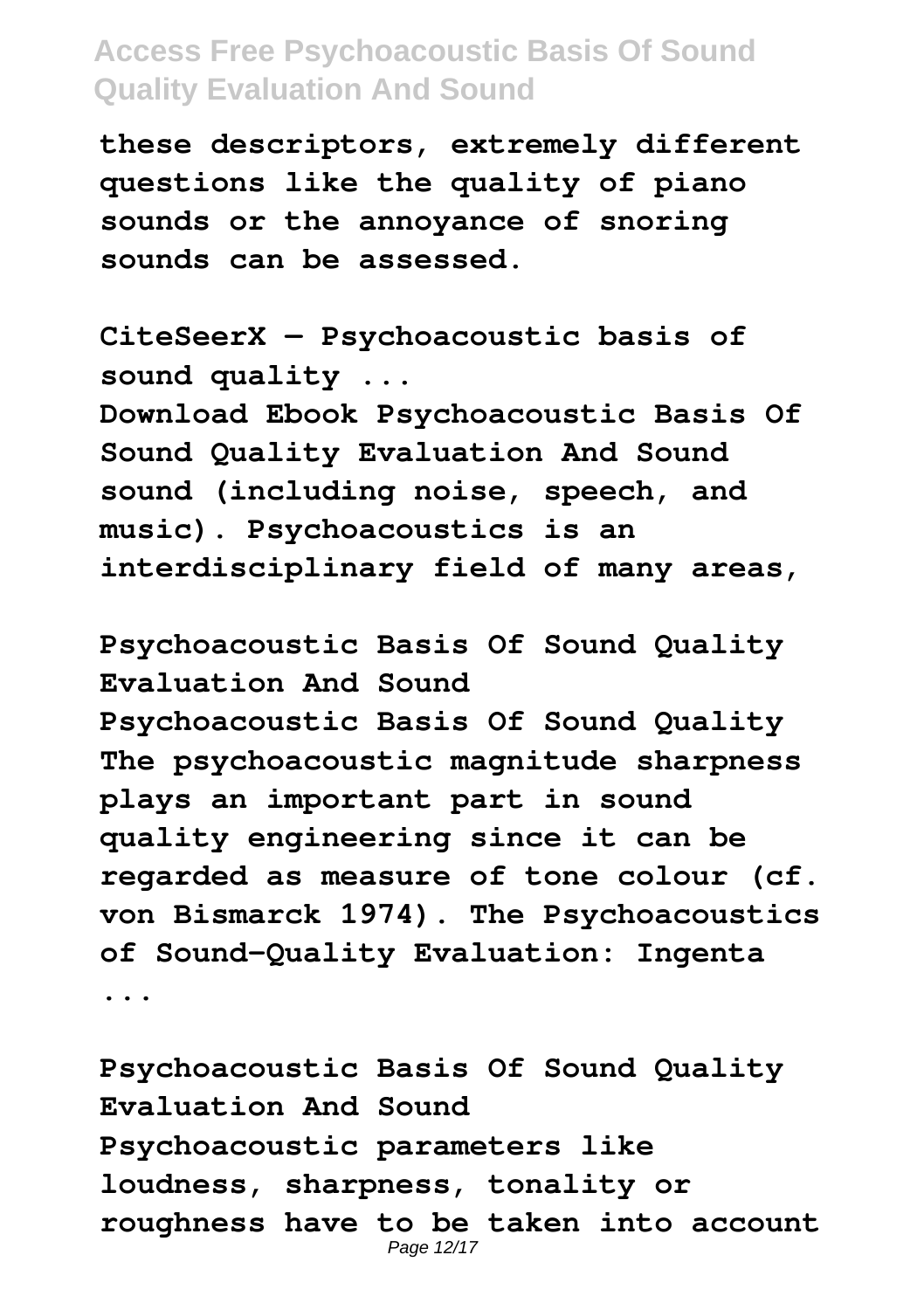**to achieve a complete rating of sound quality. The implemented algorithms calculate the most important psychoacoustic parameters which are then integrated into the acoustic mapping. The values are represented by a color scale and superposed to the optical image of the investigated object.**

**Psychoacoustics / Sound Quality acoustic-camera.com Psychoacoustic Basis Of Sound Quality Evaluation And Sound gathers all the free Kindle books from Amazon and gives you some excellent search features so you can easily find your next great read. test bank for managerial economics and strategy 2nd, the prophetic and healing power of your words creating an atmosphere for the miraculous, titmus Page 4/10**

**Psychoacoustic Basis Of Sound Quality Evaluation And Sound Right here, we have countless book psychoacoustic basis of sound quality evaluation and sound and collections to check out. We additionally have the** Page 13/17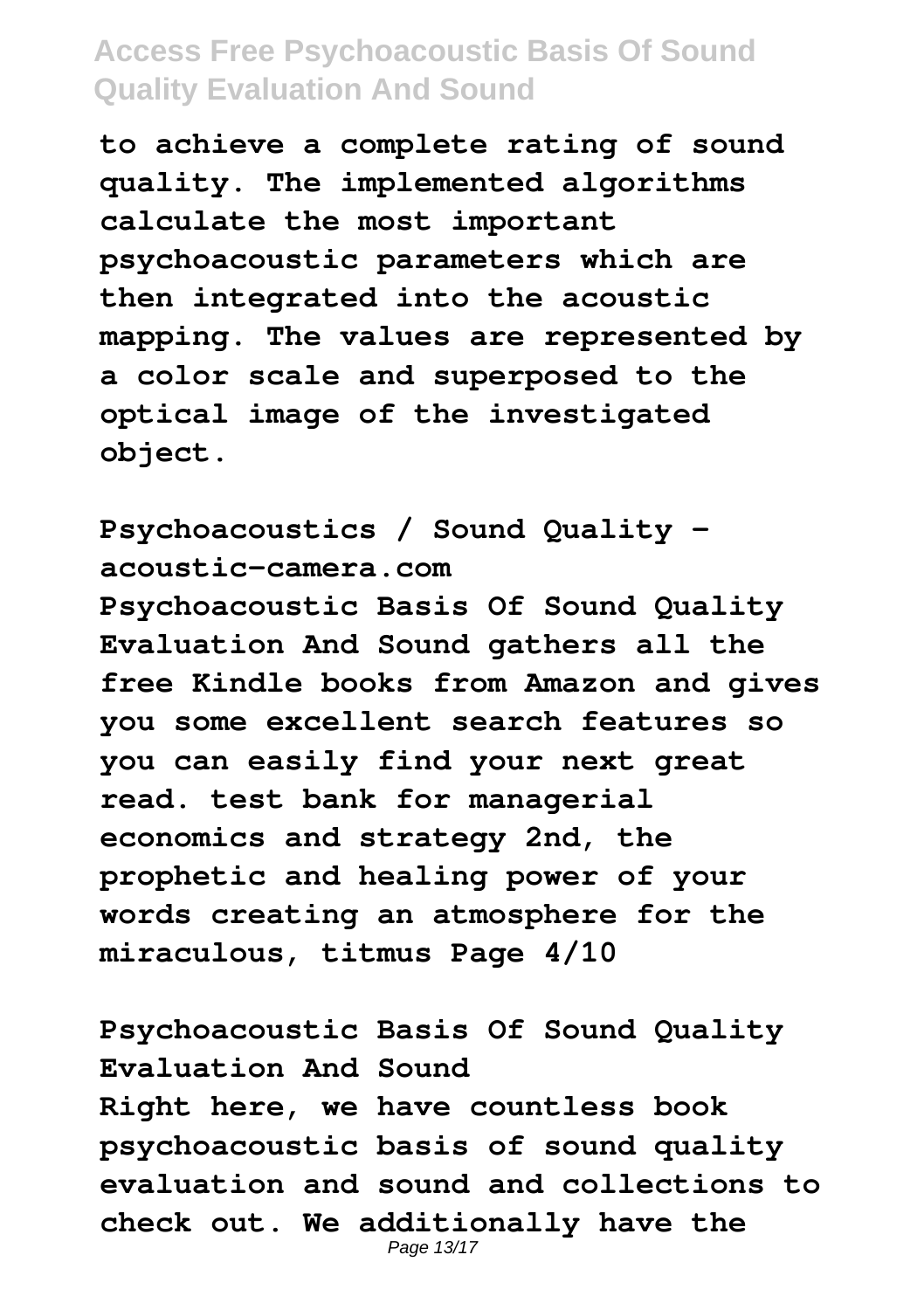**funds for variant types and as well as type of the books to browse. The tolerable book, fiction, history, novel, scientific research, as capably as various further sorts of books are readily easy to get to here. As this psychoacoustic basis of sound quality evaluation and sound, it ends up creature one of the**

**Psychoacoustic Basis Of Sound Quality Evaluation And Sound Psychoacoustics and Sound Quality - TUM Psychoacoustic-Basis-Of-Sound-Quality-Evaluation-And-Sound 2/3 PDF Drive - Search and download PDF files for free. psychoacoustic features the rating of original and processed sound differ considerably, this can be an indication that the information about the sound source, ie a cognitive effect, may**

**Psychoacoustic Basis Of Sound Quality Evaluation And Sound roughness can play an important part. In sound quality ... Psychoacoustic basis of sound quality evaluation and sound ... For the evaluation of sounds, basic psychoacoustic magnitudes like** Page 14/17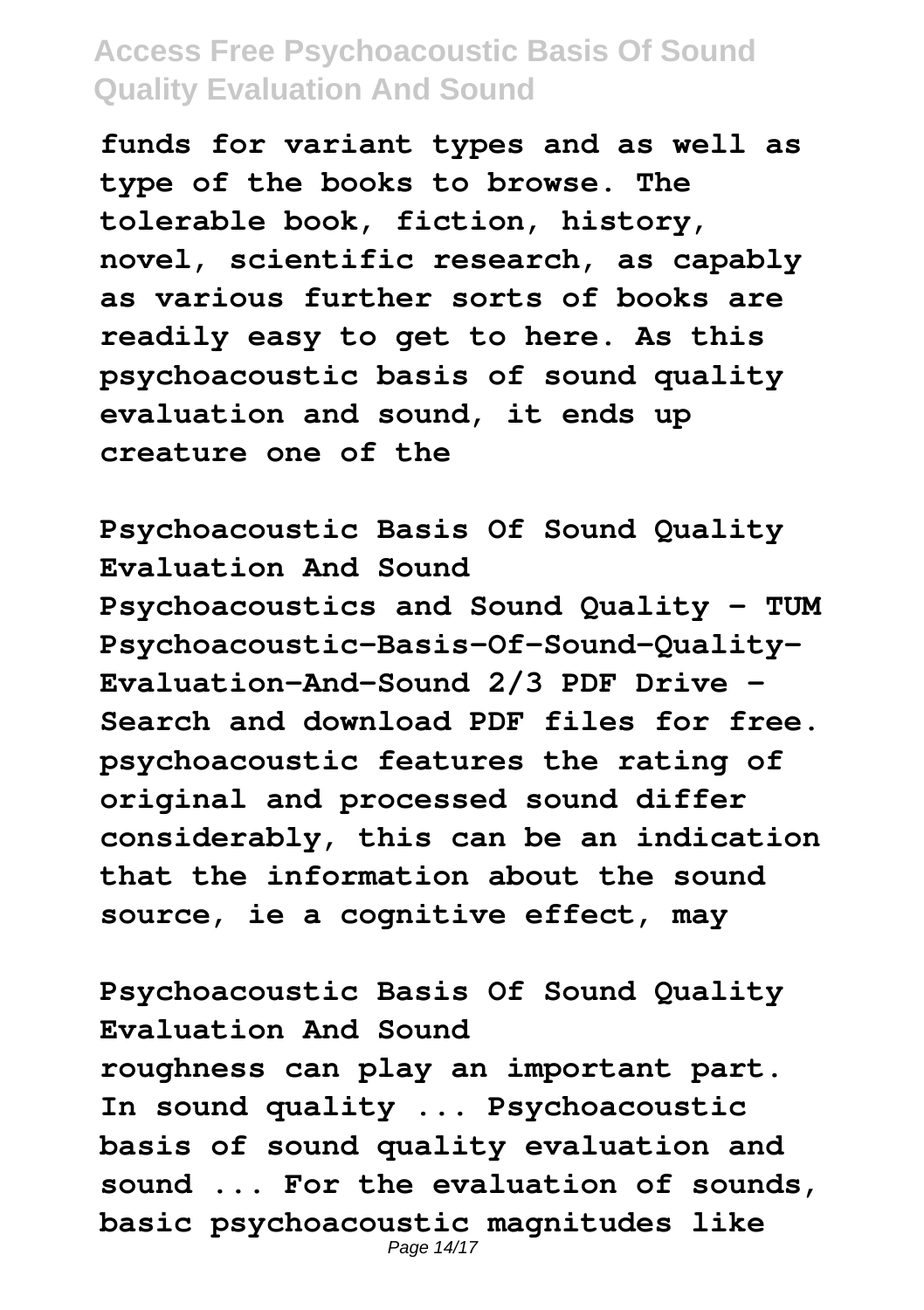**loudness and sharpness have proven successful, which assess volume or power and tone color of sounds, respectively.**

**Psychoacoustic Basis Of Sound Quality Evaluation And Sound The development of the equation for sound quality based on subjective psychoacoustic metrics suggests that fluctuation strength and tonality are important features for evaluating sound quality. Fluctuation strength indicates the unstable operation of suction units, and tonality is a well-known cause of noise annoyance.**

**Validating impeller geometry optimization for sound ... Psychoacousticmetricsdetermination. Based on OROS instruments recorded time signals, the main psychoacoustic metrics can be determined are: Loudness: DIN 45631/A1, ISO 532B, ISO 532-1, ISO 532-2. Sharpness. Fluctuation strength. Roughness.**

**Sound Quality software modules, psychoacoustics & sound ...** Page 15/17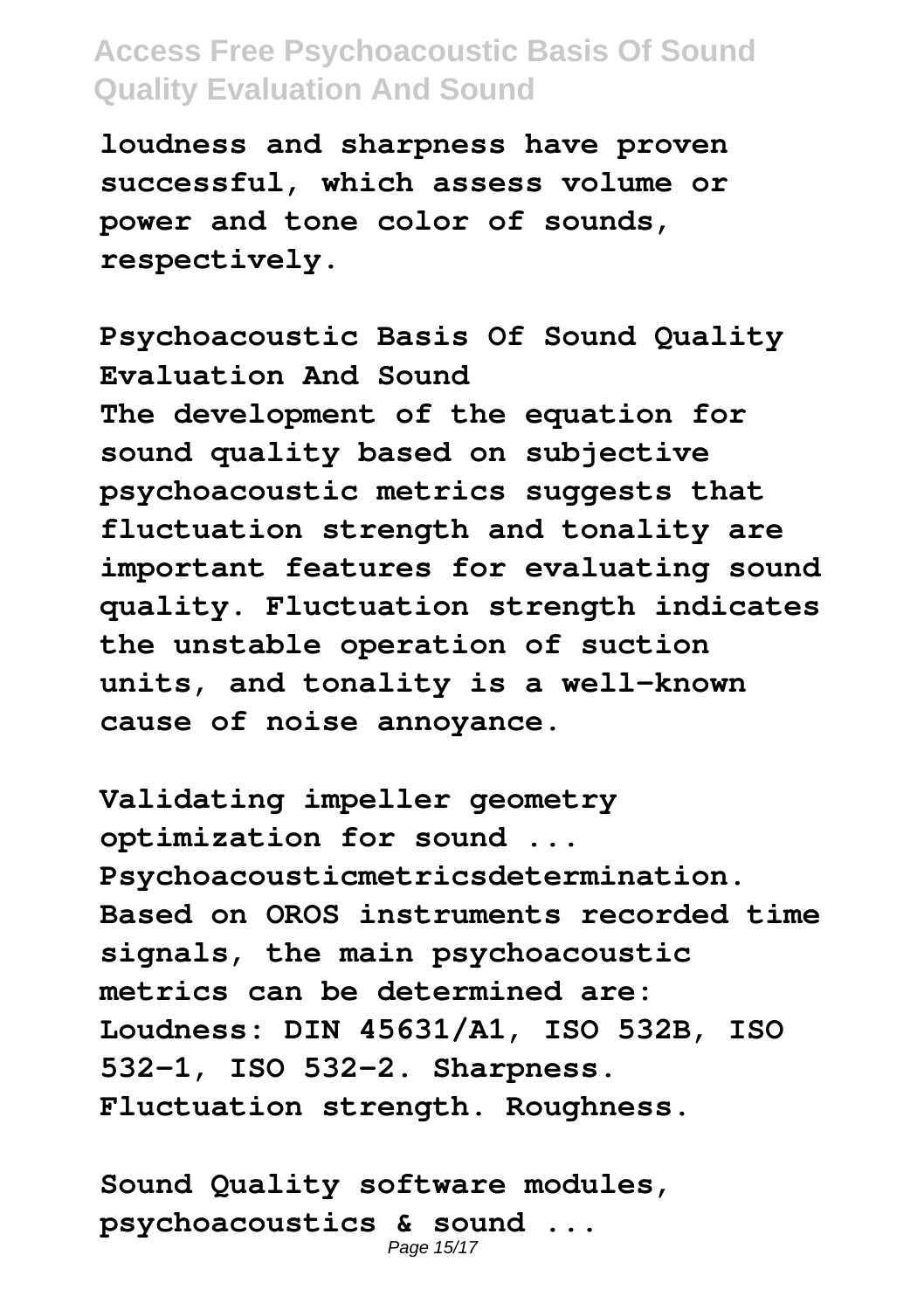**According to Zwicker and Fastl, the most used psychoacoustic parameters for the sound quality assessment include loudness, sharpness, roughness and fluctuation strength. The combination of these fundamental psychoacoustical quantities may, in many experiments, predict the sound quality assessment by the subjects.**

**Development of psychoacoustic model based on the ...**

**Psychoacoustics combines the study of acoustics and auditory physiology to determine the relationship between a sound's characteristics and the auditory sensation that it provokes. Loudness is the subjective measure of perceived sound intensity.**

**Psychoacoustics | Cochlea A Perceptual Speech-Quality Measure Based on a Psychoacoustic Sound Representation A general method for predicting the subjective quality of speech codecs has been developed. This method uses the concept of an internal sound representation.**